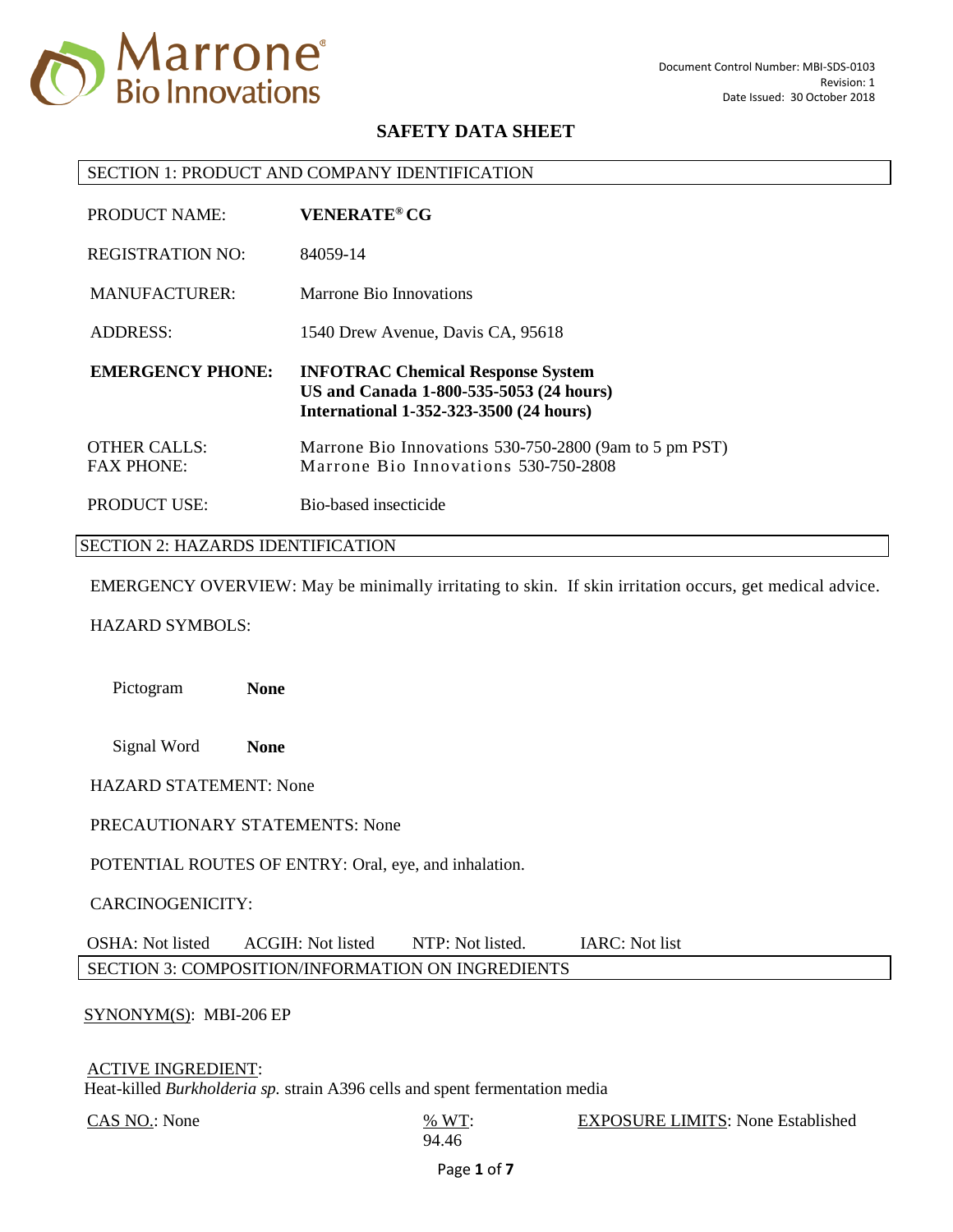

## OTHER INGREDIENTS:

5.54 % inert, non-reactive

## SECTION 4: FIRST AID MEASURES

EYES: Hold eye open and rinse slowly and gently with water for at least 15 minutes. Remove contact lenses, if present, after the first 5 minutes, then continue rinsing eyes. Do not use an eye ointment. Call poison control center or doctor for treatment advice.

SKIN: Remove contaminated clothing. Rinse skin immediately with plenty of water for at least 15-20 minutes. Call a poison control center or doctor for treatment advice.

INGESTION: Call a poison control center or doctor immediately for treatment advice. Have person sip a glass of water if able to swallow. Do not induce vomiting unless told to by a poison control center or physician. Do not give anything by mouth to an unconscious person.

INHALATION: Remove person to fresh air. If the person is not breathing, call 911 or an ambulance, then give artificial respiration, preferably mouth-to-mouth if possible. Call a poison control center or doctor for treatment.

### SECTION 5: FIRE-FIGHTING MEASURES

### FLAMMABLE LIMITS IN AIR, (% BY VOLUME)

| UPPER: | Not applicable. |
|--------|-----------------|
| LOWER: | Not applicable. |

FLASH POINT: Not applicable.

AUTOIGNITION TEMPERATURE: Not applicable.

| NFPA HAZARD CLASSIFICATION        |                    |               |
|-----------------------------------|--------------------|---------------|
| HEAITH:0                          | $FI$ AMMARILITY: 0 | REACTIVITY: 0 |
|                                   |                    |               |
| <b>HMIS HAZARD CLASSIFICATION</b> |                    |               |
| HEAITH:0                          | FI.AMMABILITY: 0   | REACTIVITY: 0 |
|                                   |                    |               |

EXTINGUISHING MEDIA: Use extinguishing media appropriate for the surrounding fire.

## SPECIAL FIRE FIGHTING PROCEDURES: None

UNUSUAL FIRE AND EXPLOSION HAZARDS: None

HAZARDOUS DECOMPOSITION PRODUCTS: None

#### SECTION 6: ACCIDENTAL RELEASE MEASURES

ACCIDENTAL RELEASE MEASURES: Wear suitable clothing such as eye protection, long-sleeved shirt, pants and shoes with socks. If spilled, contain - prevent run off into drains and waterways. Absorb liquid with an inert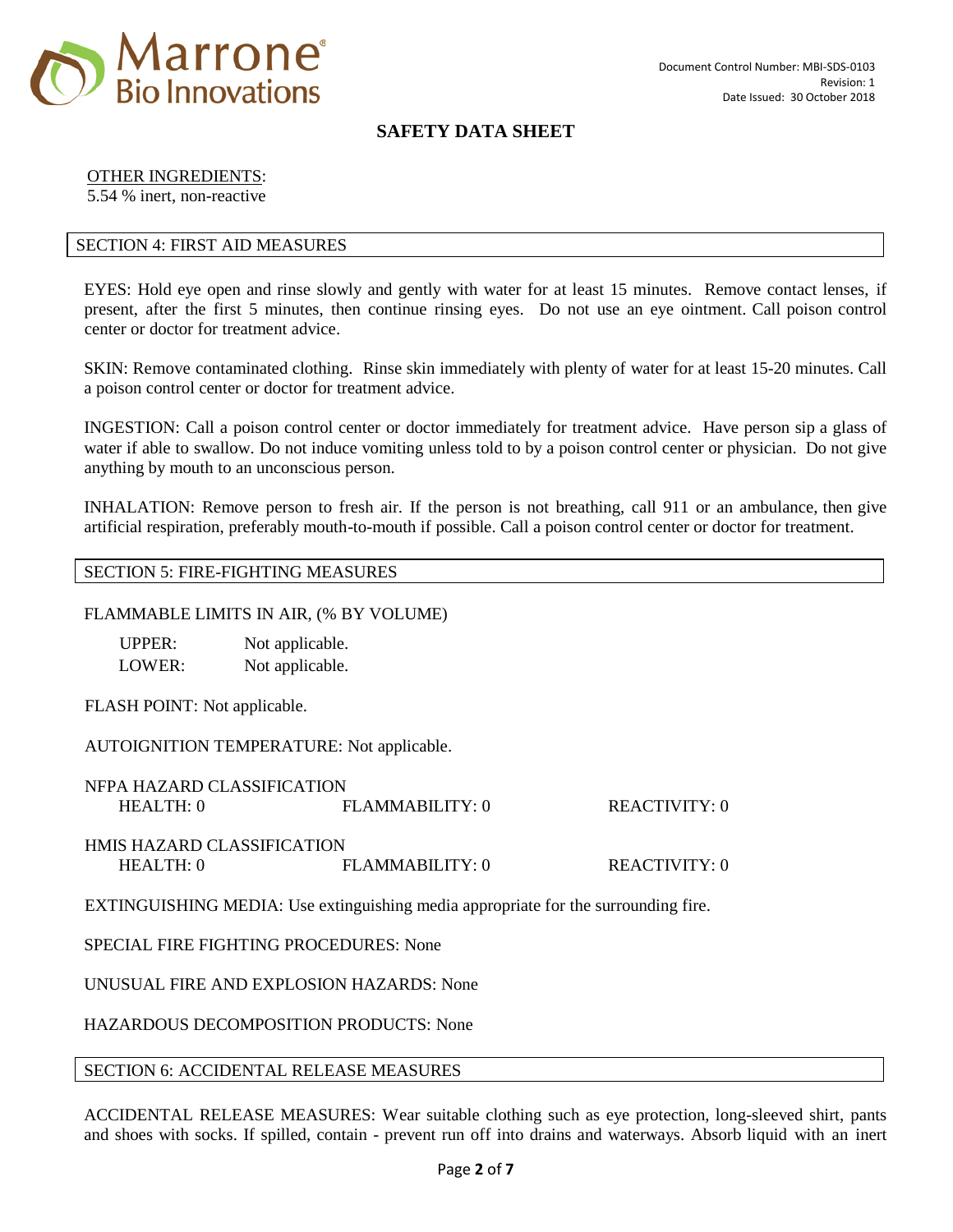

absorbent material. Seal absorbent material in a closed labeled container and dispose of in accordance with local ordinances.

## SECTION 7: HANDLING AND STORAGE

HANDLING AND STORAGE: Store in the closed, original container in a well-ventilated area out of direct sunlight. Keep containers closed when not in use. Empty container completely and dispose of in accordance with all applicable federal, state and local environmental regulations.

OTHER PRECAUTIONS: No special precautions.

### SECTION 8: EXPOSURE CONTROLS/PERSONAL PROTECTION

ENGINEERING CONTROLS: Spill controls should be provided for working with large quantities.

VENTILATION: No TLV assigned. Provide exhaust ventilation or other engineering controls to keep the airborne concentrations of vapors and aerosols below the exposure levels. Ensure that eyewash stations and safety showers are proximal to the work-station location.

RESPIRATORY PROTECTION: Use a dust/mist filtering respirator meeting NIOSH standards of at least N-95, R-95 or P-95.

EYE PROTECTION: Safety goggles or glasses with side shields advisable when handling liquid.

SKIN PROTECTION: Wear gloves made of Latex or other impervious material.

OTHER PROTECTIVE CLOTHING OR EQUIPMENT: Clothing to prevent prolonged skin contact as needed such as long-sleeved shirt, long pants and shoes with socks.

WORK HYGIENIC PRACTICES: Wash any contamination from skin or eyes immediately. Wash hands and exposed skin before eating, drinking, smoking, after work, or using the toilet.

#### SECTION 9: PHYSICAL AND CHEMICAL PROPERTIES

PHYSICAL STATE: Liquid COLOR: Pale yellow to pink to brown ODOR: Sweet nutty, earthy  $pH:$  5 to 8 DENSITY: 1 g/mL SOLUBILITY IN WATER: Miscible in water BOILING POINT/RANGE: Not determined FREEZING/MELTING POINT: Not determined FLASH POINT: Not determined EVAPORATION RATE: Not determined FLAMMABILITY (SOLID. GAS): Not determined UPPER FLAMMABILITY LIMITS: Not determined LOWER FLAMABILITY LIMITS: Not determined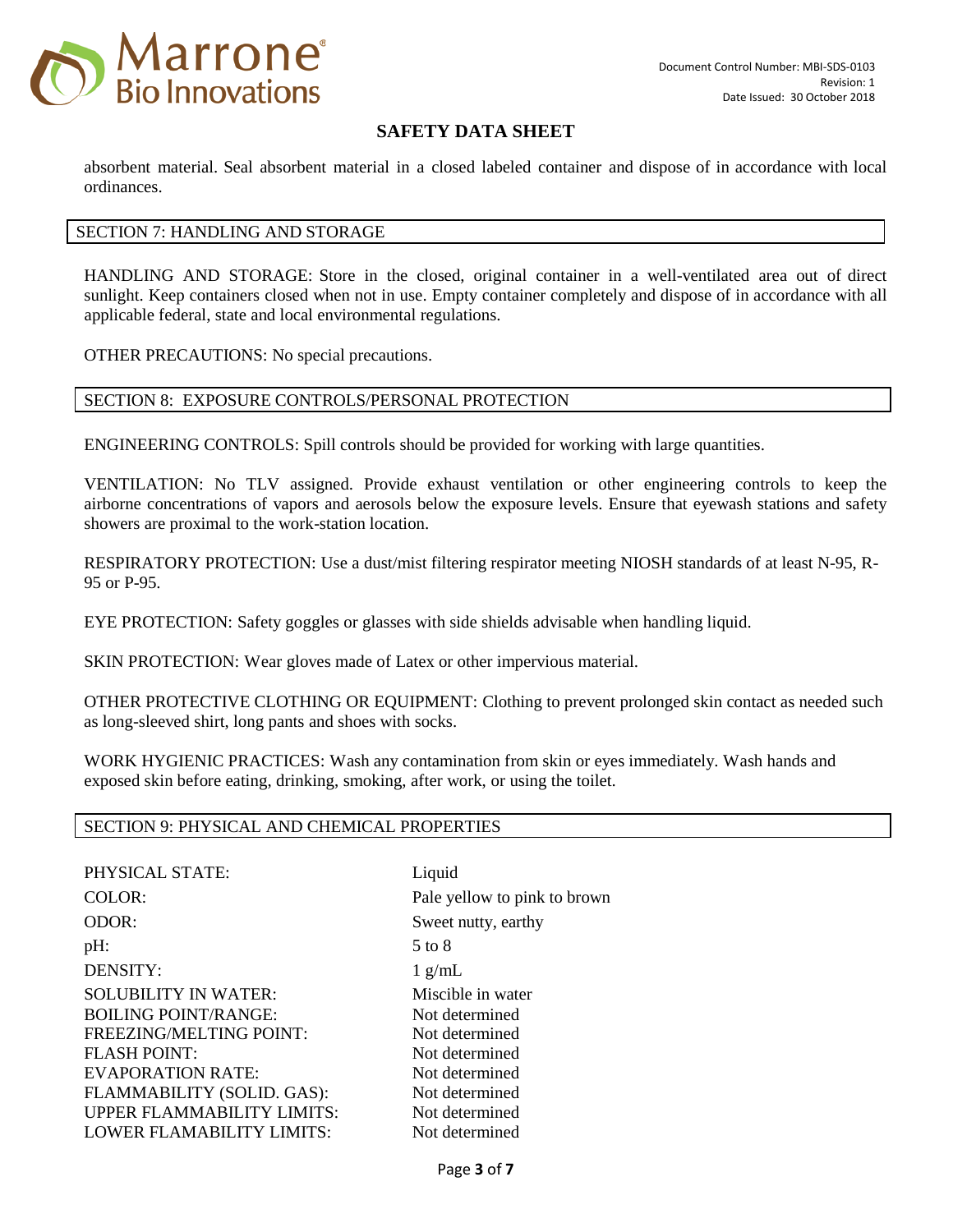

| VAPOR PRESSURE:                      |
|--------------------------------------|
| VAPOR DENSITY:                       |
| RELATIVE DENSITY:                    |
| <b>SOLUBILITY IN OTHER SOLVENTS:</b> |
| <b>PARTITION COEFFICIENT:</b>        |
| AUTOIGNITION TEMPERATURE:            |
| DECOMPOSITION TEMPERATURE:           |
| KINEMATIC VISCOSITY:                 |
| DYNAMIC VISCOSITY:                   |
| <b>EXPLOSIVE PROPERTIES:</b>         |
| <b>OXIDIZING PROPERTIES:</b>         |

Not determined Not determined Not determined Not determined Not determined Not determined Not determined Not determined Not determined Not determined Not determined

## SECTION 10: STABILITY AND REACTIVITY

STABILITY: Stable. INCOMPATIBILITY (MATERIAL TO AVOID): None known HAZARDOUS DECOMPOSITION OR BY-PRODUCTS: None known HAZARDOUS POLYMERIZATION: Not known to occur CONDITIONS TO AVOID (POLYMERIZATION): None

### SECTION 11: TOXICOLOGICAL INFORMATION

**WARNING:** This product may be harmful if swallowed. This product may be harmful in contact with skin. This product may be harmful if inhaled.

| <b>ACUTE ORAL TOXICITY LD<sub>50</sub></b> | $>5000$ mg/kg (rat). Not classified           |
|--------------------------------------------|-----------------------------------------------|
| ACUTE DERMAL TOXICITY LD <sub>50</sub> :   | $>5050$ mg/kg (rat). Not classified           |
| ACUTE INHALATION $LC_{50}$ :               | $>5.22$ mg/L (rat). Not classified            |
| <b>EYE IRRITATION:</b>                     | Non-irritating (rabbit). Not classified       |
| <b>SKIN IRRITATION:</b>                    | Minimally irritating (rabbit). Not classified |
| <b>SKIN SENSITIZATION:</b>                 | Non-sensitizing (guinea pigs). Not classified |

#### SECTION 12: ECOLOGICAL INFORMATION

| <b>Avian Acute Oral Toxicity:</b>    | (OECD 206) Bobwhite quail. $LD_{50} > 2000$ mg/kg-bw. Non-toxic.                                                                                                                                                                                                                 |
|--------------------------------------|----------------------------------------------------------------------------------------------------------------------------------------------------------------------------------------------------------------------------------------------------------------------------------|
| Toxicity to freshwater aquatic life: | (OECD 203) Rainbow trout (96-hour acute toxicity) $EC_{50} > 1000$ mg/L AI.<br>Minimally toxic<br>(OECD 202) Daphnia magna (48-hour acute toxicity) $EC_{50} = 28.8$ mg/L.<br>(OECD 201) Unicellular green algae (72-hour growth inhibition) NOEC<br>1000 mg/L. Category Acute 3 |
| Bees and beneficial insects:         | Honey bee (48-hour contact (OECD 214) and oral (OECD 213) acute<br>toxicity) $LD_{50}$ > 100 µg a.s./ bee. Non-toxic.                                                                                                                                                            |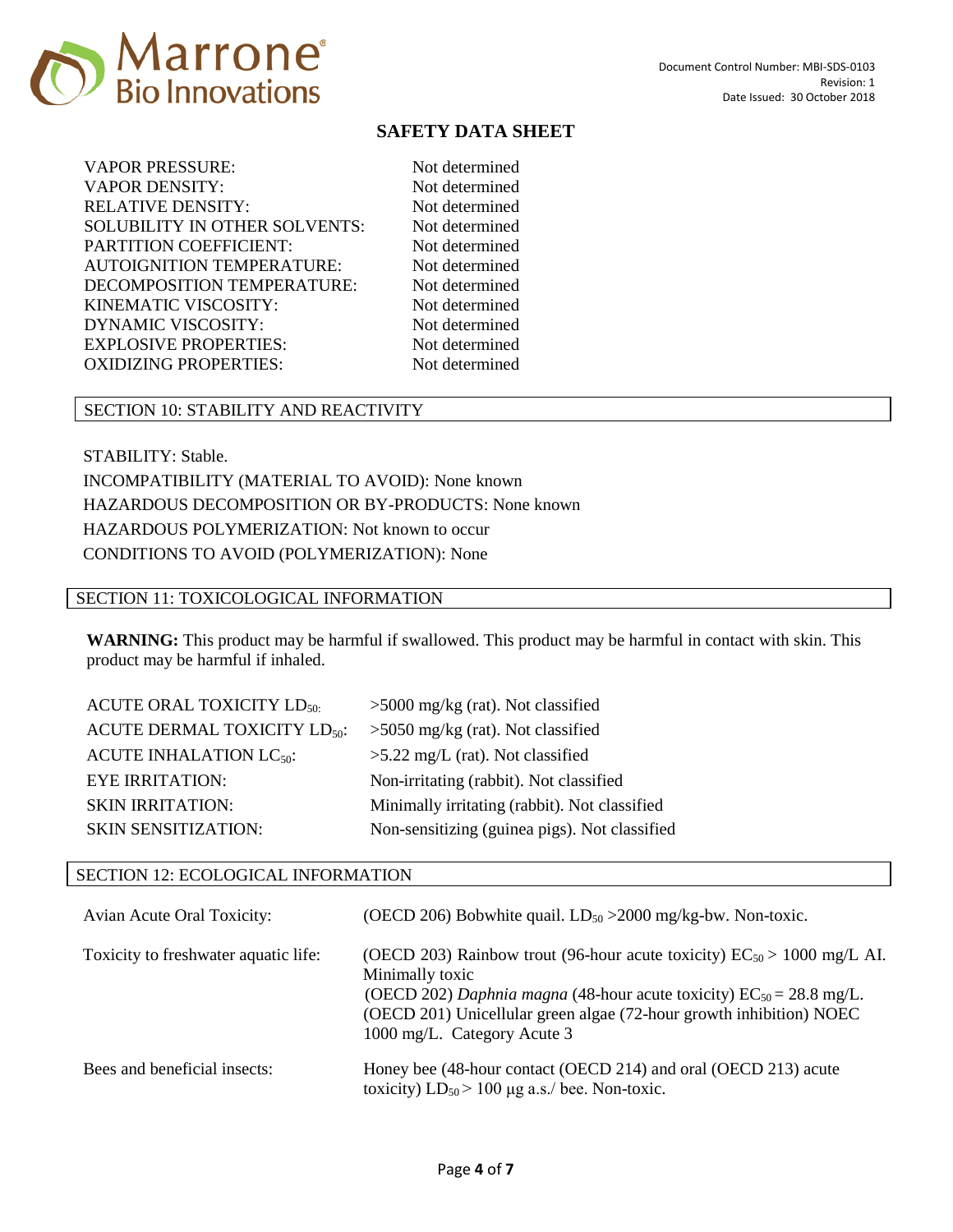

To minimize potential exposure to bees and other pollinating insects, do not apply while bees are foraging. Do not allow product to drift to blooming crops or weeds if bees are foraging. Minimize spray drift away from the target area to reduce effects to other non-target insects.

VENERATE® CG has been evaluated for toxicity to non-target insects in a variety of bioassays and on a variety of crops under various normal growing conditions. However, testing all beneficial insects, in all situations, mixtures and combinations, is not feasible. Prior to treating entire crop where the release of beneficial insects serve as part of an Integrated Pest Management (IPM) program, consult with an extension specialist, a pest control advisor (PCA) or with the product manufacturer.

**For terrestrial uses only:** Do not apply directly to water, or to areas where surface water is present, or to intertidal areas below the mean high water mark. Do not contaminate water when disposing of equipment wash water or rinsate.

**Sensitive areas:** The pesticide should only be applied when the potential for drift to adjacent sensitive areas (e.g. residential areas, bodies of water, known habitat for threatened or endangered species, non-target crops) is minimal (e.g. when wind is blowing away from the sensitive areas). Do not allow spray to drift from the application site and contact people, structures people occupy at any time and the associated property, parks and recreation areas, nontarget crops, aquatic and wetland areas, woodlands, pastures, rangelands, or animals. Do not allow product to drift to blooming crops or weeds if bees are foraging. Minimize spray drift away from the target area to reduce effects to other non-target insects

Bioconcentration potential: This material is not expected to bioconcentrate in organisms.

## SECTION 13: DISPOSAL CONSIDERATIONS

Do not reuse containers. Dispose of in accordance with all applicable federal, state, and local environmental regulations.

## SECTION 14: TRANSPORTATION INFORMATION

U.S. DOT: Not regulated

IATA DGR: Not regulated

IMDG: Not regulated

Freight Classification: Insecticide. See NMFTA code.

## SECTION 15: REGULATORY INFORMATION

ALLOWABLE TOLERANCES: Residues of VENERATE® CG are exempted from the requirement of a tolerance when used in accordance with good agricultural practices and label application instructions to agricultural commodities directed on the product label.

INTERNATIONAL REGULATIONS TSCA: Exempt

U.S. FEDERAL REGULATIONS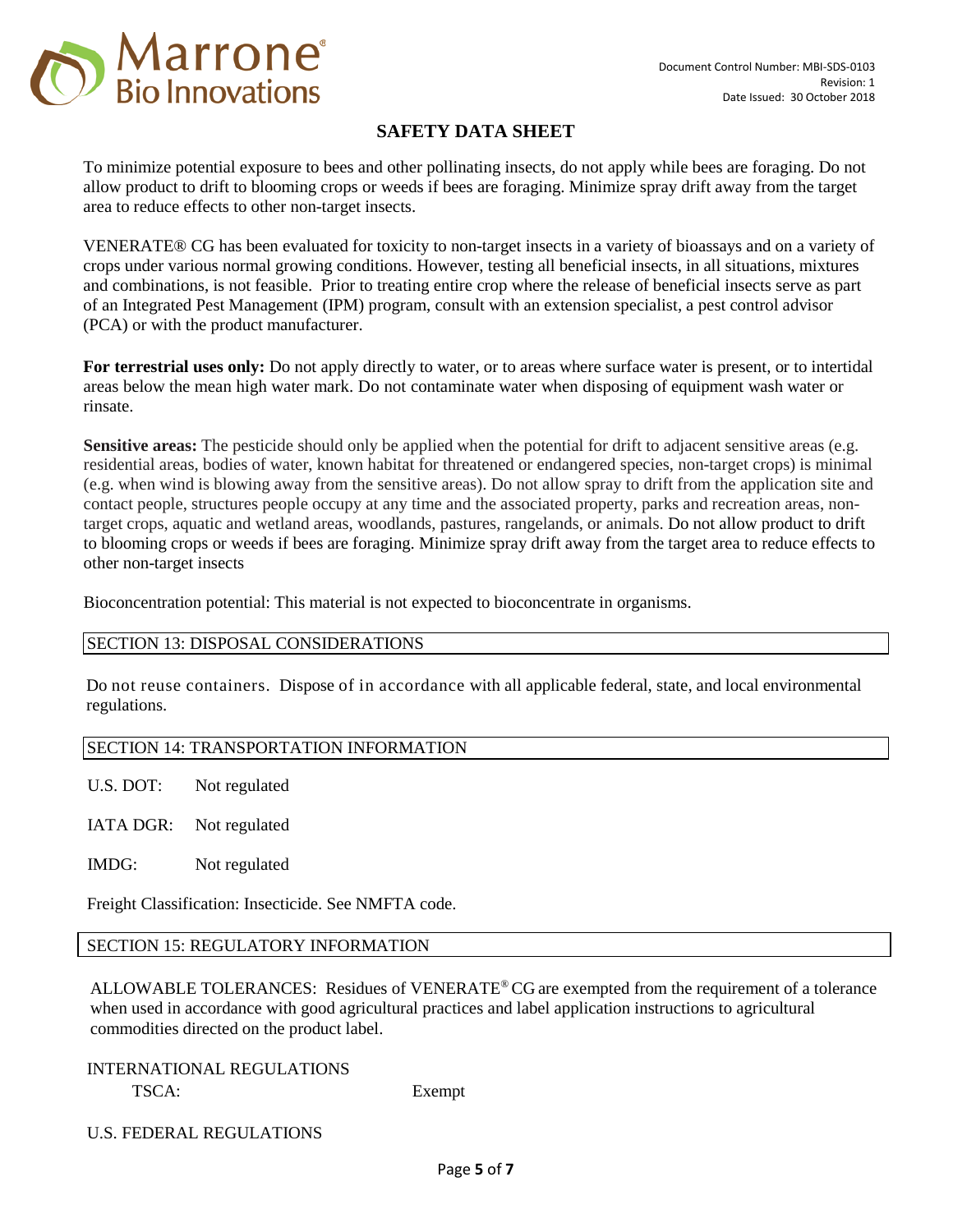

| <b>CERCLA:</b>                                             | Not applicable. |                                                                                                                                       |
|------------------------------------------------------------|-----------------|---------------------------------------------------------------------------------------------------------------------------------------|
| SARA TITLE III HAZARD CLASSIFICATION SECTIONS 311 AND 312: |                 |                                                                                                                                       |
| Immediate (acute) Health:                                  | None            |                                                                                                                                       |
| Delayed (chronic) Health:                                  | None            |                                                                                                                                       |
| Fire:                                                      | None            |                                                                                                                                       |
| <b>Sudden Release of Pressure:</b>                         | None            |                                                                                                                                       |
| Reactivity:                                                | None            |                                                                                                                                       |
| <b>SARA 313:</b>                                           | Not determined  |                                                                                                                                       |
| <b>U.S. STATE REGULATIONS:</b>                             | None            |                                                                                                                                       |
| US STATE RIGHT-TO-KNOW REGULATIONS:                        |                 |                                                                                                                                       |
| New Jersey Right To Know Components                        |                 |                                                                                                                                       |
| 1-hexanol                                                  | CAS No.         | $111 - 27 - 3$                                                                                                                        |
| Propylene glycol                                           | CAS No.         | $57 - 55 - 6$                                                                                                                         |
| Pennsylvania Right To Know Components                      |                 |                                                                                                                                       |
| 1-hexanol                                                  | CAS No.         | $111 - 27 - 3$                                                                                                                        |
| Propylene glycol                                           | CAS No.         | $57 - 55 - 6$                                                                                                                         |
| California Proposition 65                                  | harm.           | This product does not contain any chemicals known to State of<br>California to cause cancer, birth defects, or any other reproductive |

## SECTION 16: OTHER INFORMATION

| NFPA HAZARD CLASSIFICATION |                  |               |
|----------------------------|------------------|---------------|
| HEAITH:0                   | FI.AMMABILITY: 0 | REACTIVITY: 0 |
|                            |                  |               |
| HMIS HAZARD CLASSIFICATION |                  |               |
| HEAITH: 0                  | FLAMMARILITY: 0  | REACTIVITY: 0 |
|                            |                  |               |

SPECIAL HAZARDS: Not Determined

| Date Issued:          | 30 October 2018                                   |
|-----------------------|---------------------------------------------------|
| Revision:             |                                                   |
| <b>Revision Note:</b> | General update throughout to harmonize with other |
|                       | documents                                         |

DISCLAIMER: IN NO EVENT SHALL MARRONE BIO INNOVATIONS BE LIABLE FOR ANY INCIDENTAL, CONSEQUENTIAL OR SPECIAL DAMAGES. THE DATA PROVIDED IS FOR GENERAL